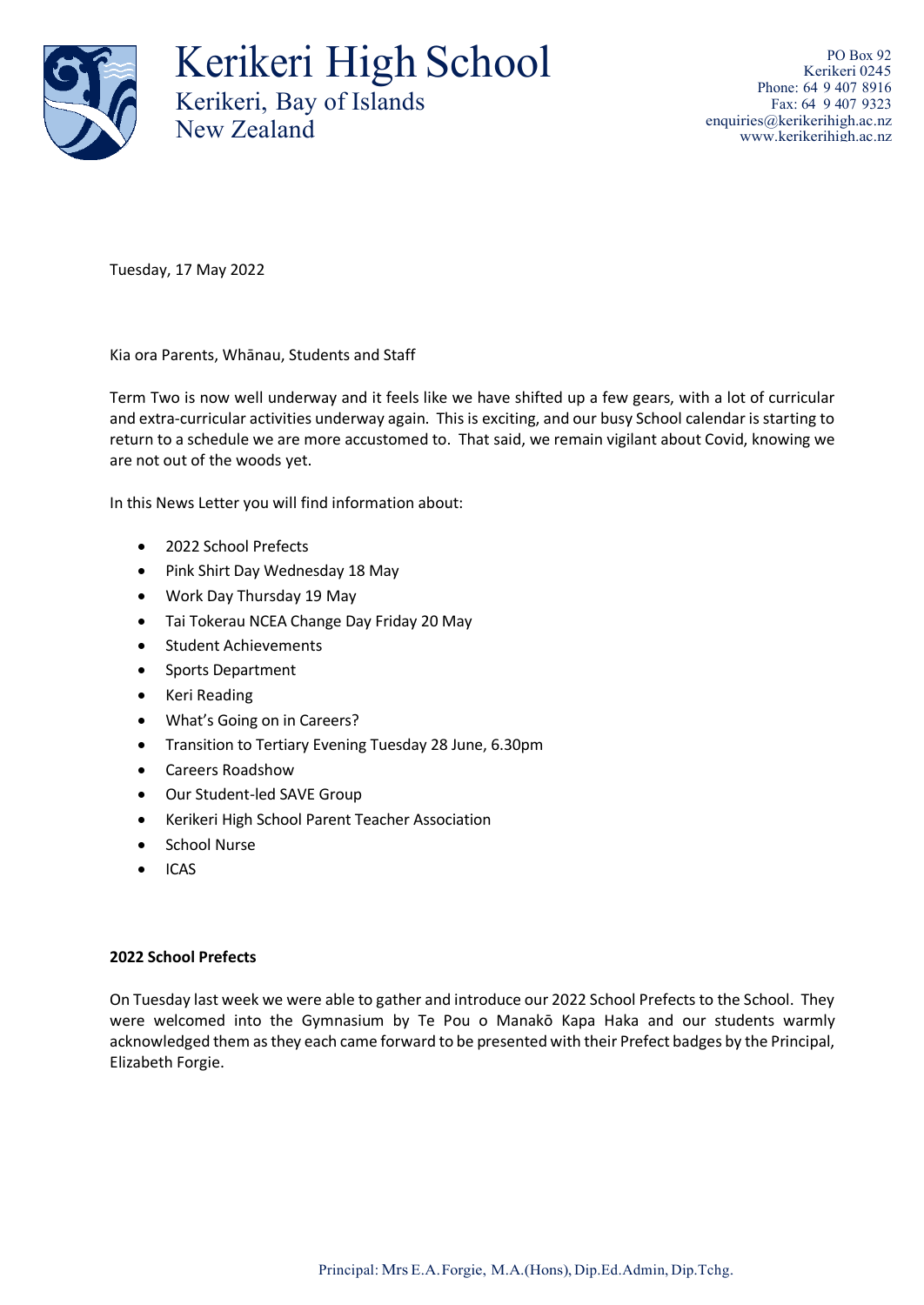

The 2022 Kerikeri High School Prefects with the Year 13 Dean Sue Judd and the Principal Elizabeth Forgie



Deputy Head Boy Matthew Clent, Head Girl Avalon Strang, Principal Elizabeth Forgie, Head Boy Nic Powell, Deputy Head Girl Pippiana Voakes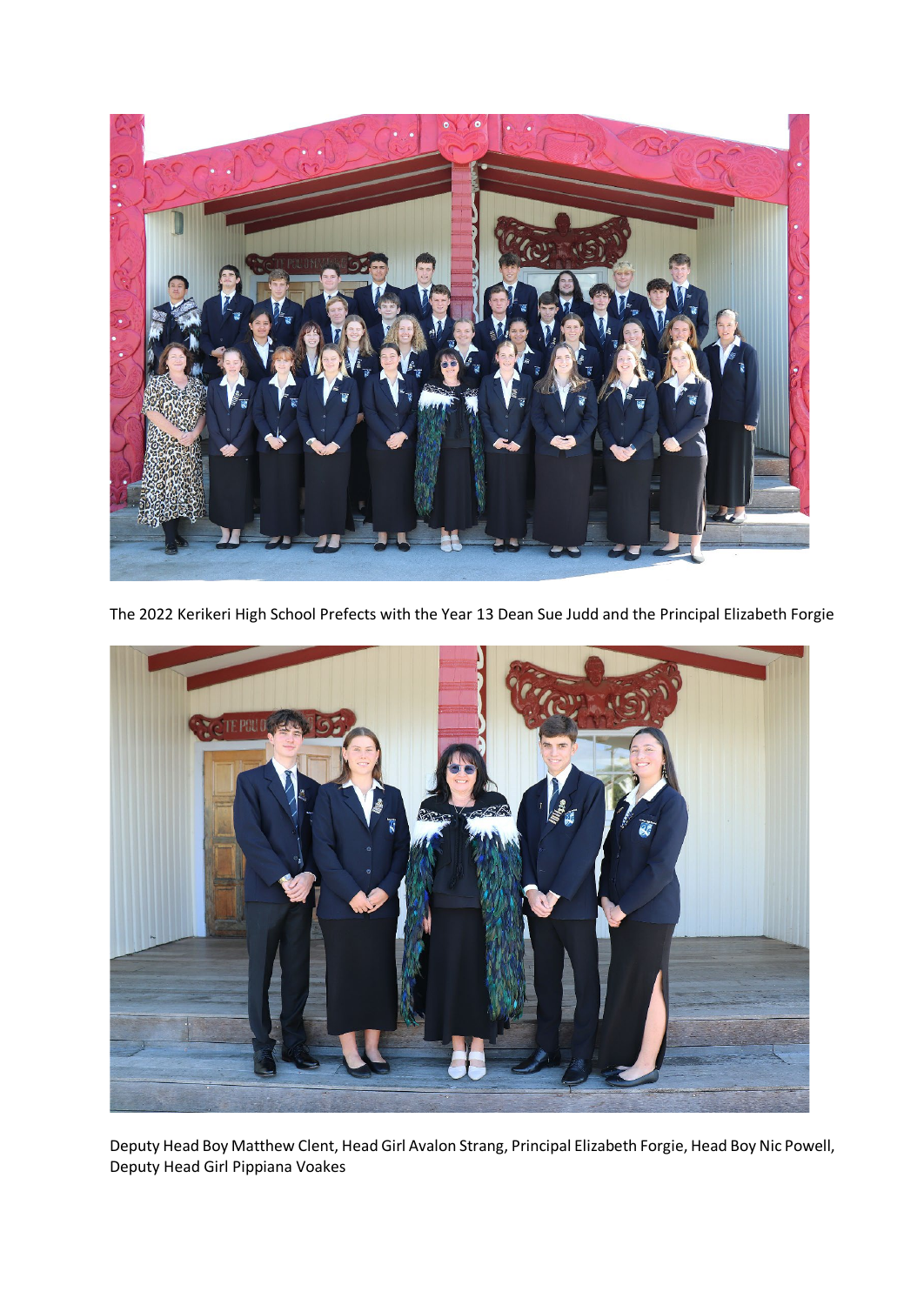### **Pink Shirt Day - Wednesday 18 May**

Pink Shirt Day is about working together to stop bullying by celebrating diversity and promoting kindness and inclusiveness.

It's about creating a community where all people feel safe, valued, and respected, regardless of gender identity, sexual orientation, age, ability, religion or cultural background.

This week at Kerikeri High School we are asking all our students and staff, and our wider school community to Kōrero Mai, Kōrero Atu, Mauri Tū, Mauri Ora – Speak Up, Stand Together, Stop Bullying!

Our ongoing strong stand against disrespectful and bullying behaviour is being led by our School Prefects through this week. They are leading a host of activities including a Pink Shirt bake sale on Wednesday, running a free Pink Shirt mufti day on Wednesday 18 May along with a competition for the best 'pink' dressed students, and visiting Year Level Assemblies and classes to talk about Acting with Respect, one of our well-understood WAKA values.

We encourage everyone in our School to wear something pink to support this important message. We also remind everyone that if you see or experience disrespectful, bullying behaviour to speak up and tell a safe adult. We are here to help and will treat such approaches in confidence as best we can to address the situation and continue to keep our School safe for everyone.

# **Work Day - Thursday 19 May**

Kerikeri High School Parent Teacher Association Work Day will be held on Thursday 19 May 2022. This is our School's major full school fundraiser. Our students have raised money for projects and many extras not covered by Government Funding. For example, in previous years, Work Day funds have been spent on the provision of filtered water drinking fountains, covered walkways, a new school van, extra seating for the Auditorium for school assemblies, portable marquees, a garage for the school vans and landscaping and seating at the Hospitality building and the purchase of two COWs(Computers on Wheels) to facilitate learning in classrooms.

The decision about what to spend Work Day funds on is made by the students through the Student Council.

We ask that you please support this important event by encouraging your child or children to find suitable employment for Thursday 19 May. Students who do attend School on Thursday 19 May will be supervised by our Relief Teachers. Kerikeri High School Teaching Staff will use this valued time as a Professional Development Day.

# **Tai Tokerau NCEA Change Day - Friday 20 May**

This is one of a series of national days mandated by the Ministry of Education to prepare Teachers and Schools for the coming changes to NCEA. This is a Teacher Only Day and school will not open for instruction.

#### **Student Achievements**

Congratulations to **Jacob Fewtrell** (Year 13) who has been selected for the Young Enterprise Extreme Experiences 'Entrepreneurs in Action' 2022. Jacob is one of 60 students from around New Zealand selected. He will travel to Wellington in June to attend the three-day event which focuses on developing creative thinking to solve problems.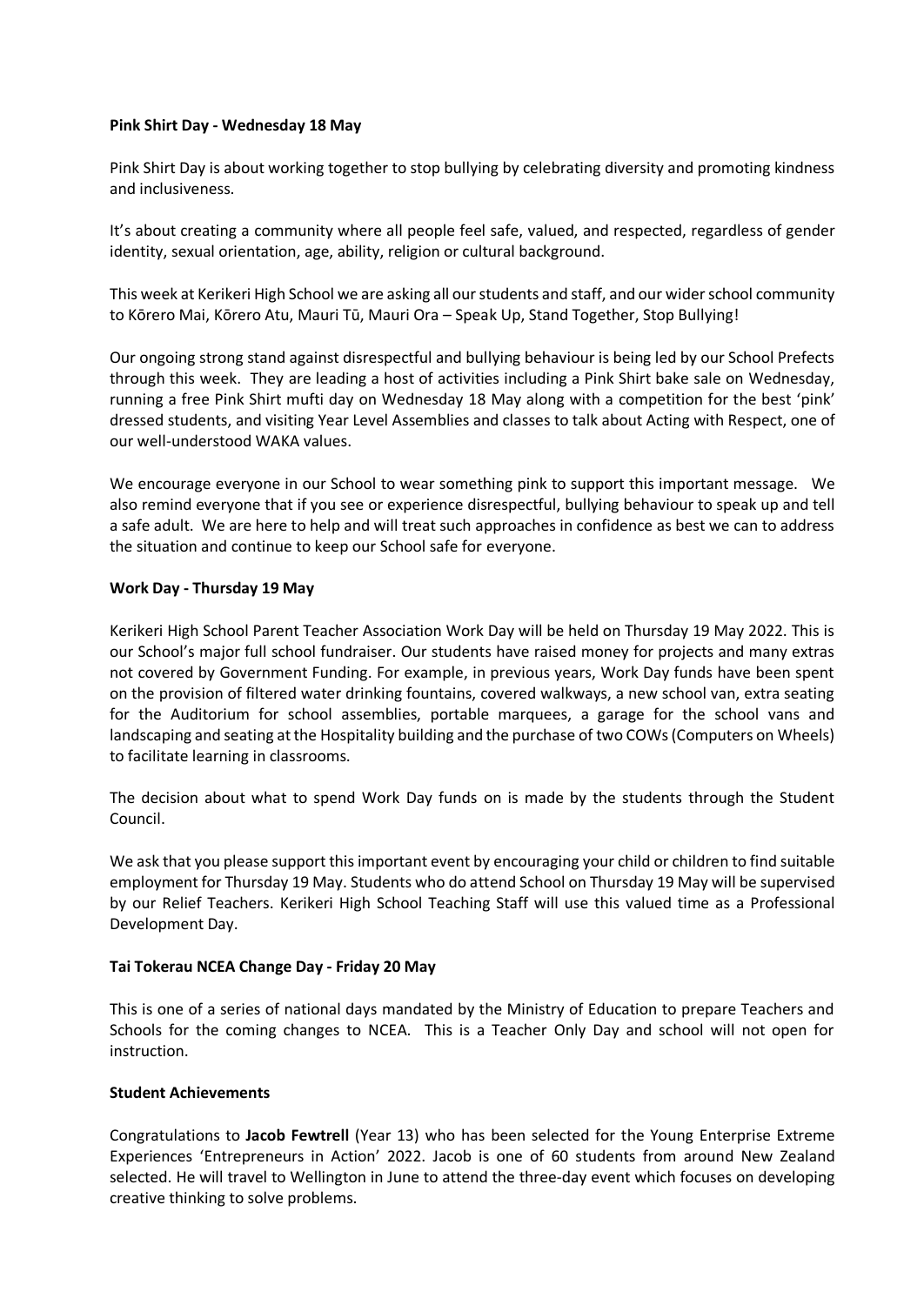Congratulations to **Ella Parker** (Year 12) who was one of 12 students selected nationally for the Young Enterprise Extreme Experiences 'Entrepreneurship in Latin America' trip taking place in July. This is an allexpenses paid weeklong trip based in Auckland that aims to develop young New Zealand entrepreneurs' knowledge and awareness of Latin America and introduce them to the opportunities and challenges of doing business in Mexico, Brazil, Chile, Argentina and Colombia.

Congratulations to **Isla Kee** (Year 9), **Freddy Jarman** (Year 10), **Devon Buxton** (Year 11) and **Mitchel Thomson-Reid** (Year 11) who have advanced through to the second round of the Otago Junior Mathematics Competition.

Congratulations to **Joe Howells** (Year 12) who won the Northland round of the Race Unity Speech Competition. He now progresses to the National Semi-Final, to be held in Auckland.

Congratulations to **Izzy Robinson** (Year 11) who placed first in the Northland Secondary Schools Sports Association Senior Girls Squash Championships.

Congratulations to **Sky Gundry** (Year 13) who placed first equal in the Northland Secondary Schools Sports Association Surfing Finals, and to **Oska Robinson** who placed First in the Under 16 Boys Surfing Finals.

Congratulations to **Lincoln Talbot** (Year 10) who came 2nd in the Northland Secondary Schools Sports Association Junior Points Round at the Clay Target Competition.

# **Sports Department**

A huge thanks to our hardworking Sports Department who have hit the ground running at the start of this term. Basketball, Football, and Hockey are all well underway now, and we are thrilled to be fielding 21 Kerikeri High School Netball teams each Saturday at the Netball Centre. Thanks also to all our parent and student coaches, and to our student umpires who help make our School Netball thrive.

And a request from our Sports Department, if your child has an injury or becomes sick due to covid (or anything else) and cannot participate in their School sport, can you please pass a message on to the Sports Department so they can make the necessary arrangements and replacements so our teams are not disadvantaged or left short.

# **Keri Reading**

Our Keri Reading programme is unique to Kerikeri High School and is in its 21st year here. This year 24 Year 13 Tutors will work for an hour a week with their Year 7 Readers in Terms Two and Three. Maria Halliday, our Special Educational Needs Co Ordinator or SENCO leads this work and the Year 13 students have trained at lunchtimes in the Pause, Prompt, Praise method of teaching. This has been and continues to be a very positive programme which supports students needing more reading mileage and enables the students to access the curriculum across all subject areas.

# **What's Going on in Careers?**

Our School is fortunate to have an outstanding and experienced Careers Advisor; Eileen Crawford does a great job for our students, running over 120 Gateway placements, assisting students with First Aid Certificates and getting their Learner Drivers Licence, and guiding our students through the complex process of selecting their University or Polytec of choice, and assisting them with all of the course applications, accommodation and scholarship applications that come with that.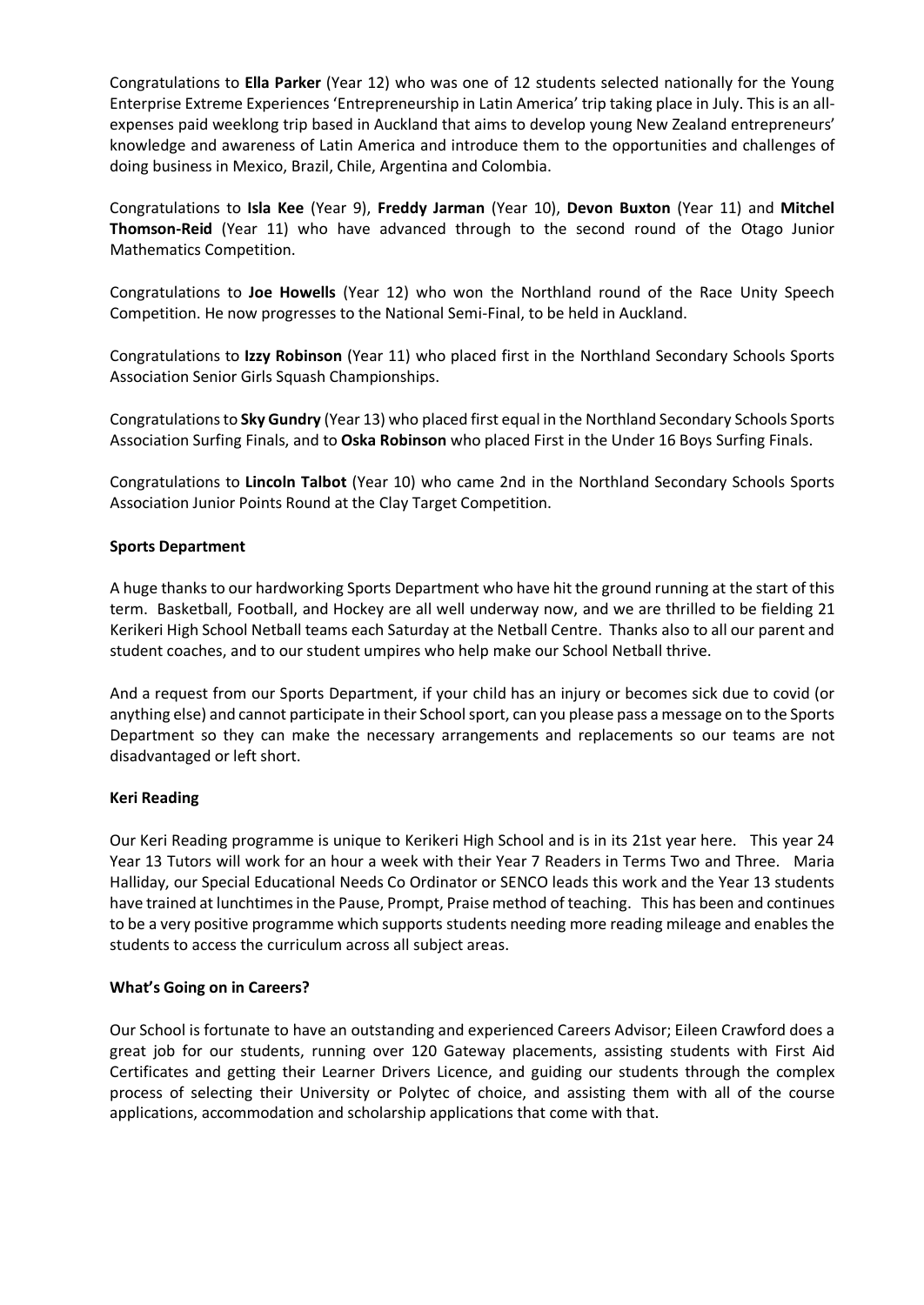### **Careers Roadshow - Wednesday 25 May**

The Careers Roadshow is a day when we have a wide variety of providers visit our school. Our Year 9-13 students spend approximately 30 minutes being able to engage in conversation and activities with those of interest. For 2022 we are hosting Auckland University of Technology (AUT), Building and Construction Industry Training Organisation (BCITO), Careerforce, Competenz, Customs NZ, Cut Above Academy, Elite School of Beauty and Spa, New Zealand School of Tourism, Dive Zone Bay of Islands, Elections, EXCEL School of Performing Arts, Horticulture New Zealand, International Travel College (ITC), Massey University, Media Design School, New Zealand Defence Force, NorthTec, Northland DHB, Orongo Bay Holiday Park, Queenstown Resort College, Te Wananga o Aotearoa, Unitec, University of Auckland, University of Auckland – Tai Tokerau Campus, Waikato University, Whangarei Agricultural and Pastoral Society Inc, Wintec, Yoobee.

# **Transition to Tertiary Evening - Tuesday 28 June, 6.30pm**

Our Careers Department will be running a Transition to Tertiary Whānau Evening for Year 13 students and their parents, whānau and caregivers in our School Auditorium. Eileen Crawford will discuss applying for University, Polytech and Private Training Establishments, applying for Accommodation, Student Allowances, Student Loans and Scholarships. This is an excellent opportunity for parents and whānau to find out more about what is involved when your child is making the transition from Secondary School to Tertiary study. Later in the year she will run an evening for Year 9-12 students and their parents and whānau.

# **Our Student-led SAVE Group**

Our SAVE environmental group continues to be busy. Recently they have visited the Wairoa Stream as part of an 'Upstream Battle' to audit rubbish along our waterways. They were delighted to find very little rubbish. Well done Kerikeri!

They have also planted 85 native trees, alongside volunteers from 'Friends of the Wairoa Stream'.

# **Kerikeri High School Parent Teacher Association**

Our School is exceptionally well served by our very friendly and enthusiastic PTA. Joining our PTA is a great way to make a positive contribution to your child's School. Below is a short message from our PTA Chairperson, Shelly Ellicott:

*Hi. Are you interested in joining our small, friendly group of parents and caregivers who make up the Kerikeri High School PTA? We are a small fun group, who get an informative insight into our fantastic school community and are always welcoming new members. My name is Shelley Ellicott and I am the Chairperson of our PTA. We meet approximately once a month (it has been much less lately because of Covid) on a Wednesday evening at 7.00pm in the School Staffroom. Our meetings are very casual and usually short being about 30 minutes to an hour long, but I think most importantly to point out, is that we do no fundraising. Our activities throughout the year consist of counting the Workday money, catering the School Ball and several other smaller events, and polishing the Prizegiving trophies.* 

*Our AGM is coming up on Wednesday the 1st of June and I would personally like to invite you along, we would love to see you on the 1st.*

# **School Nurse**

We are excited that Northland Health's Northland Youth Health Service can now be accessed by our students here at School. Ruby Culley is Specialty Clinical Nurse – Youth and is available at the Wellbeing Centre on Tuesdays. She can provide free healthcare services to all attending students. These include physical, sexual, mental, and social health assessments. Ruby's role is all about improving the health and